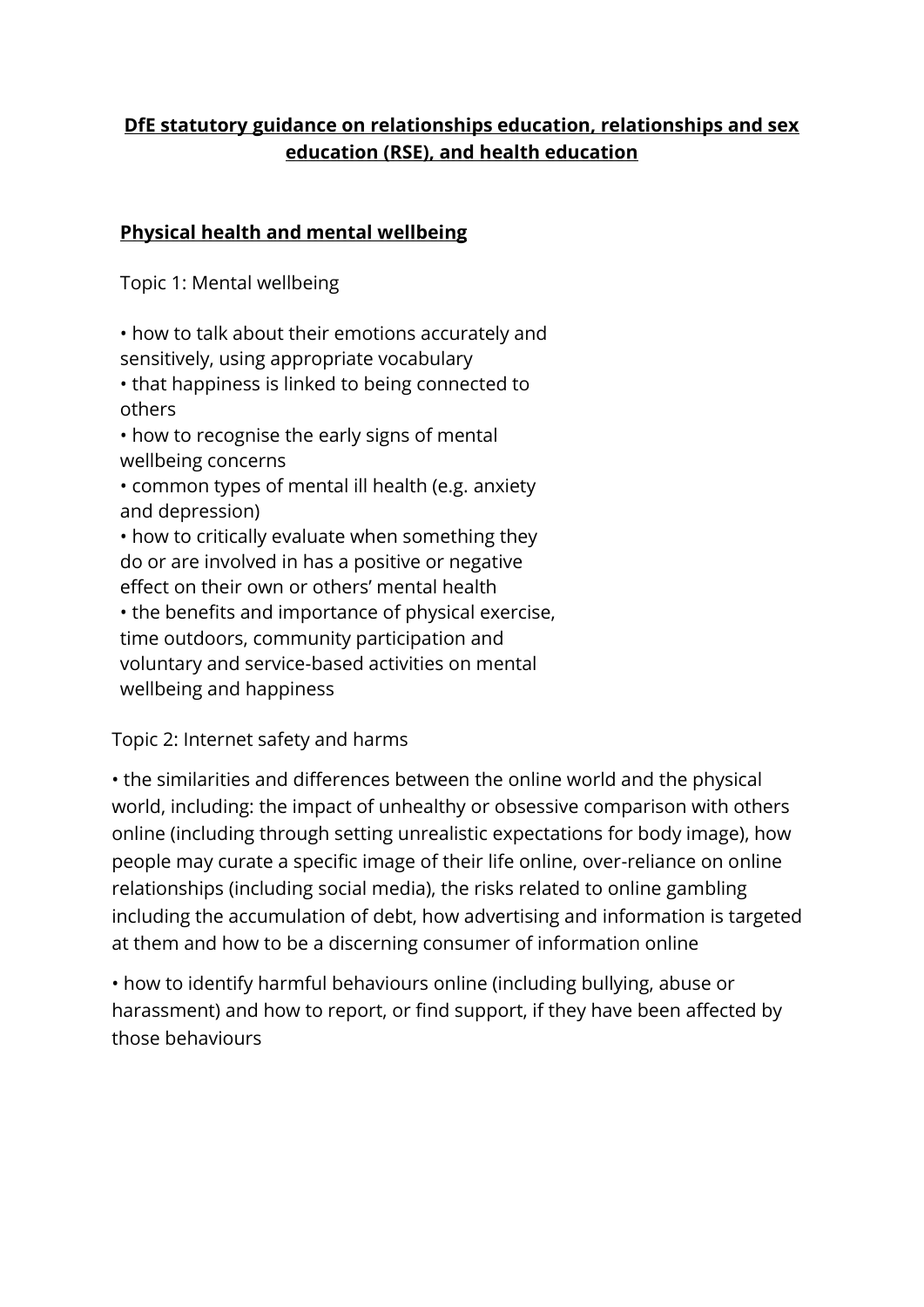Topic 3: Physical health and fitness

• the positive associations between physical activity and promotion of mental wellbeing, including as an approach to combat stress

• the characteristics and evidence of what constitutes a healthy lifestyle, maintaining a healthy weight, including the links between an inactive lifestyle and ill health, including cancer and cardio-vascular ill-health.

• as about the science relating to blood, organ and stem cell donation\*\*

Topic 4: Healthy eating

• how to maintain healthy eating and the links between a poor diet and health risks, including tooth decay and cancer

Topic 5: Drugs alcohol and tobacco

• the facts about legal and illegal drugs and their associated risks, including the link between drug use, and the associated risks, including the link to serious mental health conditions

• the law relating to the supply and possession of illegal substances

• the physical and psychological risks associated with alcohol consumption and what constitutes low risk alcohol consumption in adulthood

• the physical and psychological consequences of addiction, including alcohol dependency

• awareness of the dangers of drugs which are prescribed but still present serious health risks

• the facts about the harms from smoking tobacco (particularly the link to lung cancer), the benefits of quitting and how to access support to do so

Topic 6: Health and prevention

• about personal hygiene, germs including bacteria, viruses, how they are spread, treatment and prevention of infection, and about antibiotics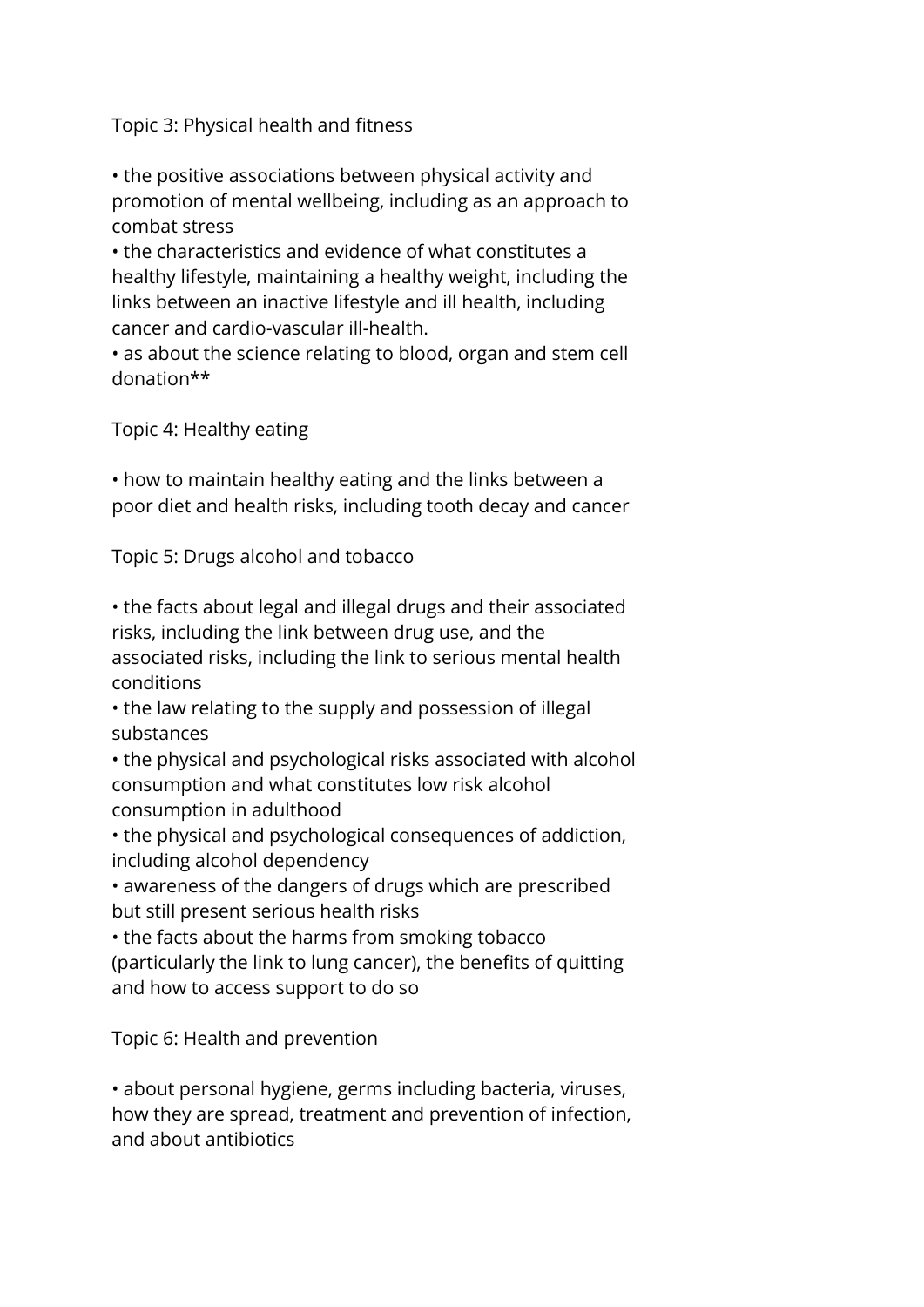• about dental health and the benefits of good oral hygiene and dental flossing, including healthy eating and regular check-ups at the dentist\*\*

• (late secondary) the benefits of regular self-examination and screening

• The facts and science relating to immunization and vaccination

• the importance of sufficient good quality sleep for good health and how a lack of sleep can affect weight, mood and ability to learn

Topic 7: Basic first aid

• basic treatment for common injuries

• life-saving skills, including how to administer CPR

• the purpose of defibrillators and when one might be needed

Topic 8: Changing adolescent body

• key facts about puberty, the changing adolescent body and menstrual wellbeing

• the main changes which take place in males and females, and the implications for emotional and physical health

Relationships and sex education

Topic 1: Families

• that there are different types of committed, stable relationships.

• how these relationships might contribute to human happiness and their importance for bringing up children

• what marriage is\*, including its legal status e.g. that marriage carries legal rights and protections not available to couples who are cohabiting or who have married, for example, in an unregistered religious ceremony

• why marriage is an important relationship choice for many couples and why it must be freely entered into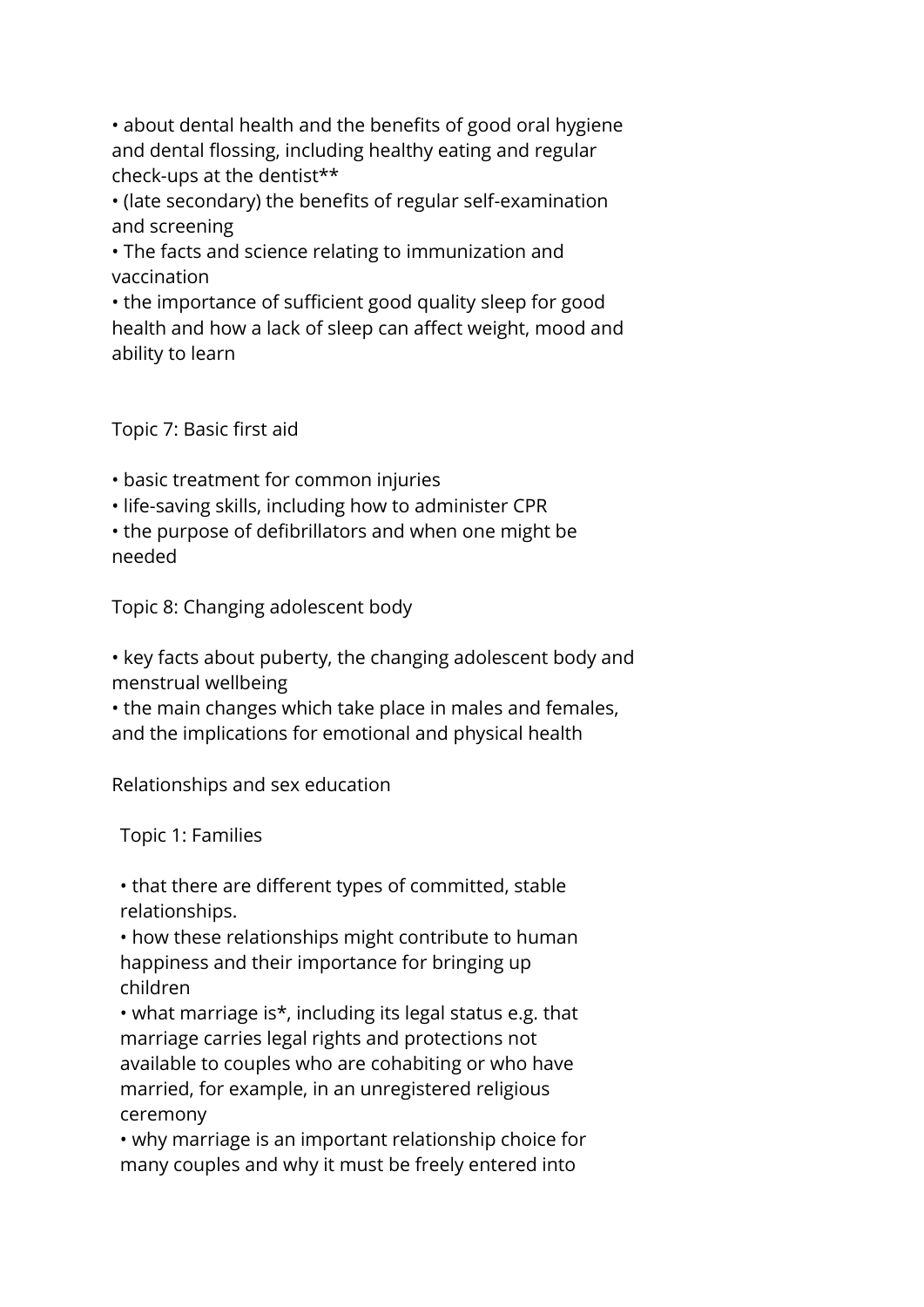• the characteristics and legal status of other types of long-term relationships

• the roles and responsibilities of parents with respect to the raising of children, including the characteristics of successful parenting

• how to: determine whether other children, adults or sources of information are trustworthy: judge when a family, friend, intimate or other relationship is unsafe (and to recognise this in others' relationships); and, how to seek help or advice, including reporting concerns about others, if needed

Topic 2: Respectful relationships, including friendships

• the characteristics of positive and healthy friendships (in all contexts, including online) including: trust, respect, honesty, kindness, generosity, boundaries, privacy, consent and the management of conflict, reconciliation and ending relationships. This includes different (non-sexual) types of relationship

• practical steps they can take in a range of different contexts to improve or support respectful relationships • how stereotypes, in particular stereotypes based on sex, gender, race, religion, sexual orientation or disability, can cause damage (e.g. how they might normalise nonconsensual behaviour or encourage prejudice) • that in school and in wider society they can expect to be treated with respect by others, and that in turn they should show due respect to others, including people in positions of authority and due tolerance of other people's beliefs, • about different types of bullying (including cyberbullying), the impact of bullying, responsibilities of bystanders to report bullying and how and where to get help • that some types of behaviour within relationships are criminal, including violent behaviour and coercive control

• what constitutes sexual harassment and sexual violence and why these are always unacceptable

• the legal rights and responsibilities regarding equality (particularly with reference to the protected characteristics as defined in the Equality Act 2010) and that everyone is unique and equal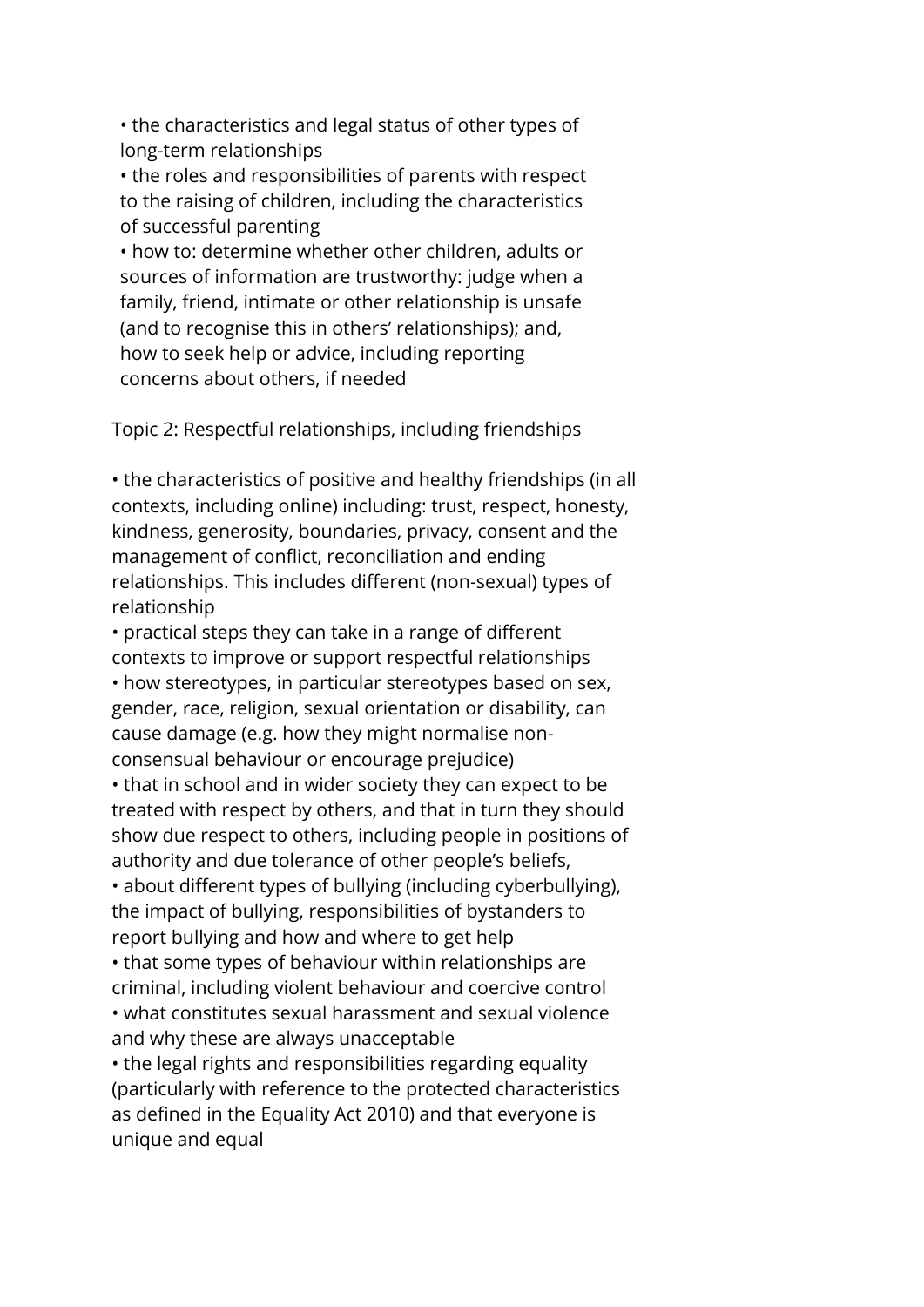Topic 3: Online and media

• their rights, responsibilities and opportunities online, including that the same expectations of behaviour apply in all contexts, including online

• about online risks, including that any material someone provides to another has the potential to be shared online and the difficulty of removing potentially compromising material placed online

• not to provide material to others that they would not want shared further and not to share personal material which is sent to them

• what to do and where to get support to report material or manage issues online\*

• the impact of viewing harmful content

• that specifically sexually explicit material e.g. pornography presents a distorted picture of sexual behaviours, can damage the way people see themselves in relation to others and negatively affect how they behave towards sexual partner

• that sharing and viewing indecent images of children (including those created by children) is a criminal offence which carries severe penalties including jail

• how information and data is generated, collected, shared and used online

the concepts of, and laws relating to, sexual consent, sexual exploitation, abuse, grooming, coercion, harassment, rape domestic abuse, forced marriage, honour-based violence and FGM, and how these can affect current and future relationships

• how people can actively communicate and recognise consent from others, including sexual consent, and how and when consent can be withdrawn (in all contexts, including online)

Topic 5: Intimate and sexual relationships, including sexual health

• how to recognise the characteristics and positive aspects of healthy one-to-one intimate relationships, which include